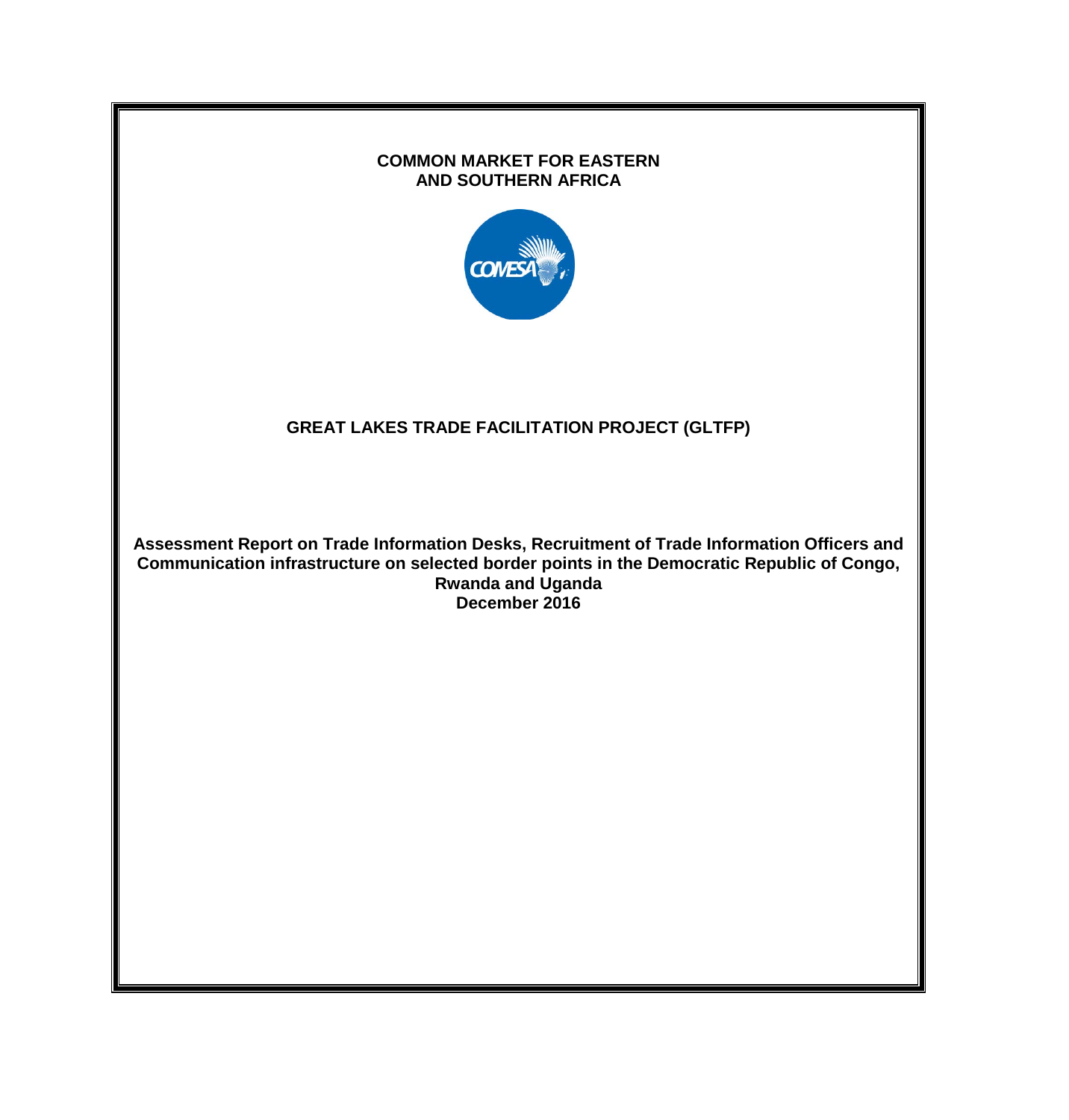#### **ASSESSMENT REPORT ON TRADE INFORMATION DESKS**

#### **I. Background**

1. In January 2009, TfP installed the first Trade Information Desk (TID) at Kasumbalesa in the DRC, on the border between Zambia and the DRC. Following this, other TIDs have been installed at Goma/Rubavu (DRC/Rwanda border), Bunagana (DRC/Uganda border) Kavimvira/Gatumba (DRC/Burundi border) and at Kasindi /Mpondwe on the DRC/ Uganda border posts. The TIDs were established to provide the small cross border traders with information on trade, taxes, non-tariff barriers, procedures of the Simplified Trade Regime (STR), among other such information; and raise awareness on various topical issues, such as, the role of women in conflict prevention; cross border conflicts at the border posts within the Great Lakes Region. Therefore, the roles of the TIDs have been extended to serve as peace structures through receiving and resolving traders' complaints and improving relationships between traders and service providers; as well as building relations across the borders.

2. In addition, in May 2013, the role of TIDs was also extended to include data collection to capture the movement of traders and the volumes of goods traded across borders as well as on the evolution of prices at local markets near the borders. This additional role was made by Member States and representatives of Cross Border Traders Associations during a workshop that was held to on the sustainability of TIDs. It is further expected that the scope of work of TIDs will be extended when DRC and its COMESA neighbouring States start implementing COMESA simplified Trade Regime (STR). TIDs will be given the additional role of serving as clearing desks for the small scale cross border traders.

3. Out of the sixteen TIDs, twelve were established with support by USAID and DFID while four with the support from AfDB. At the commencement of KfW support in 2014, KfW took over support of ten TIDs but the 8th project Oversight Committee meeting which was held in Lusaka in 2016 decided that KfW would only continue to support TIDs at the border areas that are earmarked for infrastructure projects under the AUC funding window in order to focus resources.

4. On the STR, COMESA through its Trading for Peace programme facilitated four bilateral meetings between DRC; and its neighboring countries including Zambia, Uganda, Rwanda and Burundi. The countries have already agreed (with Zambia, Rwanda, Uganda & Burundi) on the lists of products eligible under COMESA STR. DRC and Rwanda formally signed the agreement on 20<sup>th</sup> October 2016

| Location           | <b>Partner</b> | <b>Comments</b>                                                    |
|--------------------|----------------|--------------------------------------------------------------------|
| Goma/Rubavu        | <b>KFW</b>     | Designated project area under infrastructure project               |
| Kasindi/Mpondwe    | <b>KFW</b>     | To be phased out from January , 2017                               |
| Kasumbalesa/       | <b>KFW</b>     | To be phased out from January, 2017                                |
| Kasumbalesa        |                |                                                                    |
| Bunagana/Bunagana  | <b>KFW</b>     | Designated project area under infrastructure project               |
| Gatumba/ Kavimvira | <b>KFW</b>     | Designated project area under infrastructure project               |
| Ishasha/Ishasha    | <b>USAID</b>   | Supported up to September 2017                                     |
| Mokambo/ Mokambo   | <b>AFDB</b>    | Supported up to April2017. Support to be possibly extended up to   |
|                    |                | December, 2017                                                     |
| Ruhwa/Ruhwa        | <b>AFDB</b>    | Supported up to April, 2017. Support to be possibly extended up to |

#### **5. Current TIDS under Trading for Peace:**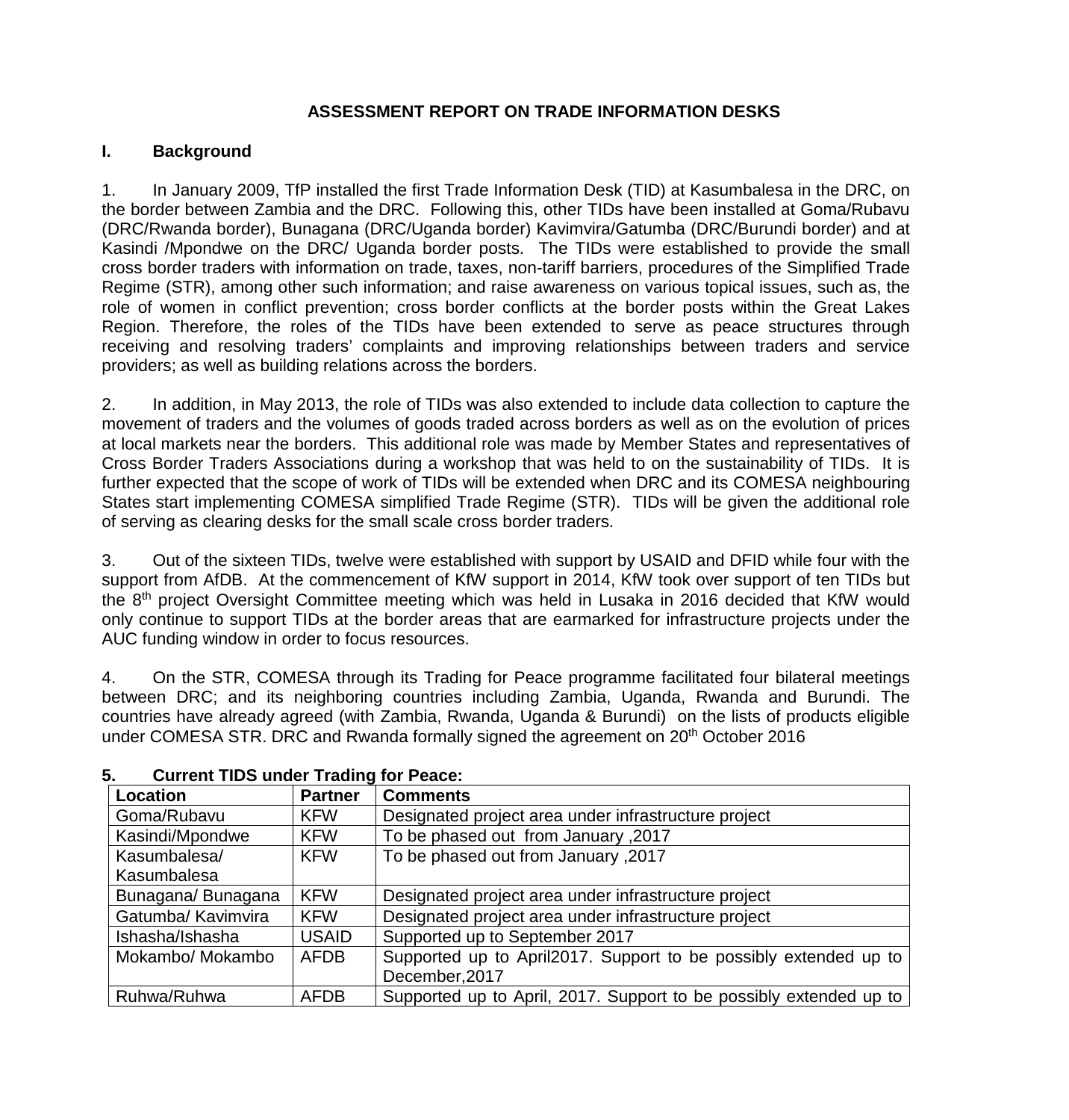|--|

#### **II. STR IMPLEMENTATION BY DRC**

6. Article 5 of the Ministerial Decree No 012/CAB/MIN.COM/2016 and 098/CAB/MIN.Finances/2016 of 29<sup>th</sup> July 2016 says that the harmonised list of products will be published at the TIDs and Article 7 gives mandate to the TIDs to support the small scale cross border traders where the STR is applicable. In addition, Article 3 states that only small scale traders belonging to a legally recognised cross border association and in possession of a valid ID issued by the CBTA will benefit of the STR. DRC therefore intends to set up TIDs at all its borders and organise small scale traders under CBTAs.

7. The table below indicates the current status on TIDs and CBTAs.

| <b>Provinces</b> | <b>Border Areas</b>                | <b>CBTA</b>                                                                                                                                                                                               | <b>TID</b>            | IT               | <b>Comments</b>                                                                                                                                                                             |
|------------------|------------------------------------|-----------------------------------------------------------------------------------------------------------------------------------------------------------------------------------------------------------|-----------------------|------------------|---------------------------------------------------------------------------------------------------------------------------------------------------------------------------------------------|
|                  |                                    | <b>Status</b>                                                                                                                                                                                             | <b>Infrastructure</b> | <b>Equipment</b> |                                                                                                                                                                                             |
|                  |                                    |                                                                                                                                                                                                           |                       | and              |                                                                                                                                                                                             |
|                  |                                    |                                                                                                                                                                                                           |                       | furniture        |                                                                                                                                                                                             |
| North Kivu       | Bunagana(DRC-<br>Uganda)           | Formalised                                                                                                                                                                                                | Available             |                  | Interviews conducted for a<br>officer.<br>second<br>However,<br>current officer under TfP has<br>no contract for 2017, meaning<br>there will be only one TID<br>officer supported by GLTFP. |
|                  | (DRC-<br>Ishasha<br>Uganda)        | Formalised                                                                                                                                                                                                | Available             |                  |                                                                                                                                                                                             |
|                  | Kasindi-<br>Mpondwe<br>(DRC-Uganda | Formalised<br>but<br>capacity<br>building is<br>required<br>both<br>for<br>CBTAs,<br>especially<br>the one on<br>Uganda<br>border<br>which<br>appear<br>weakand<br>ineffective,<br>few<br>too<br>members. | Available             |                  | Should<br>be<br>relocated<br>when<br>border services move to new<br>built structure funded by IOM                                                                                           |
|                  | Goma-Rubavu<br>(DRC-Rwanda)        | Formalised                                                                                                                                                                                                | Available             |                  | relocated as border<br>To be<br>being modernised. Interviews<br>conducted for a second officer                                                                                              |
|                  |                                    |                                                                                                                                                                                                           |                       |                  |                                                                                                                                                                                             |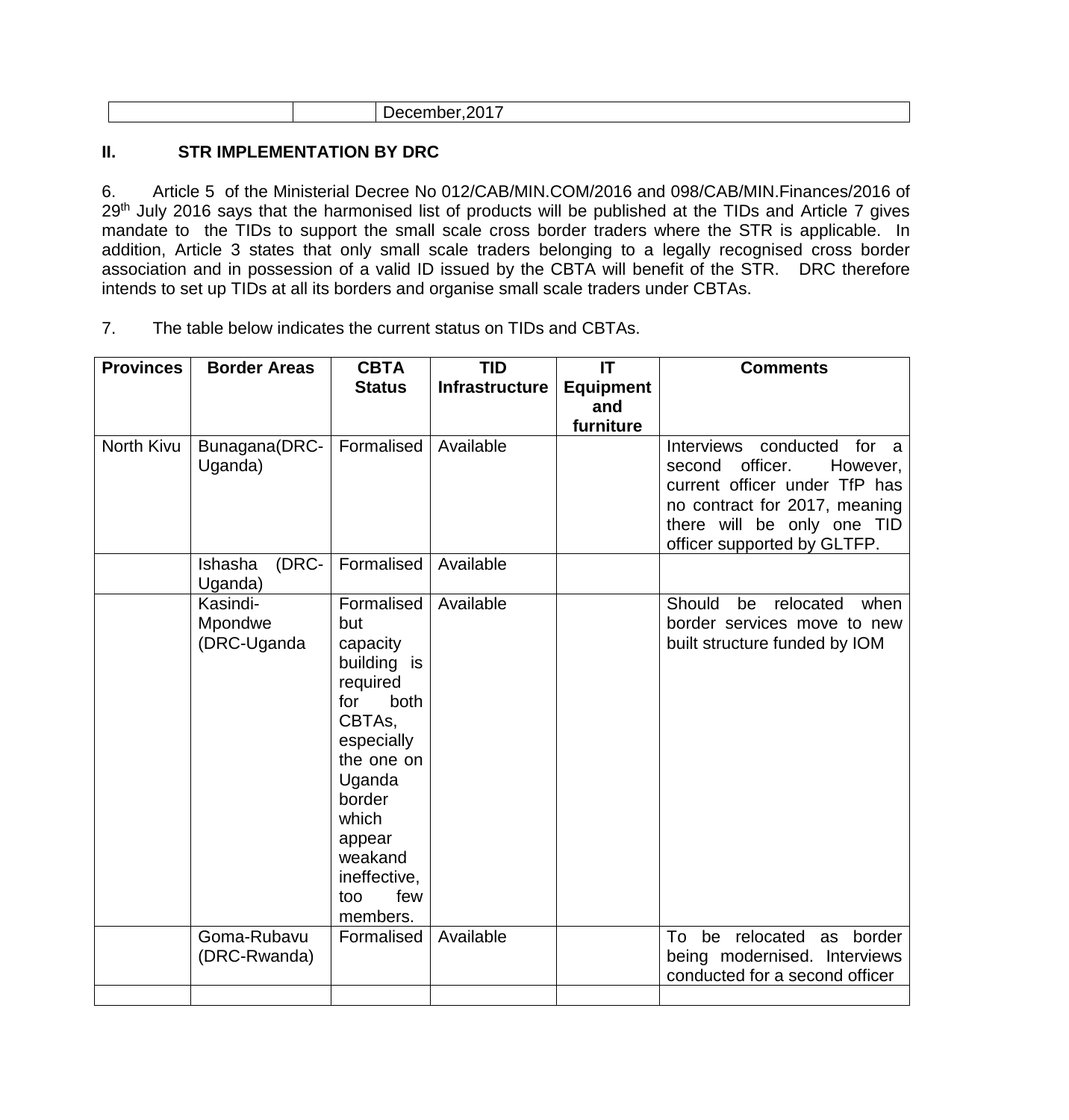| South<br>Kivu        | Kavimvira-<br>Gatumba (DRC-<br><b>Burundi</b>     | Formalised | Available                                                                                                                       |                                                                                                                                                                   |
|----------------------|---------------------------------------------------|------------|---------------------------------------------------------------------------------------------------------------------------------|-------------------------------------------------------------------------------------------------------------------------------------------------------------------|
|                      | Kiliba-Vugizo<br>(DRC-Burundi)                    | Formalised | Not set up                                                                                                                      |                                                                                                                                                                   |
|                      | Nyamoma-<br>Chibitoke (DRC-<br>Burundi)           | Formalised | Not set up                                                                                                                      |                                                                                                                                                                   |
|                      | Kamanyola-<br><b>Bugarama</b><br>(DRC-Rwanda)     | Formalised | Not set up                                                                                                                      |                                                                                                                                                                   |
|                      | <b>Ruzizi</b><br>$1 -$<br>Kamembe<br>(DRC-Rwanda) | Formalised | In construction                                                                                                                 | Construction being supported<br>by COMESA under RISM.<br>Funds for TID Manager (s) not<br>RISM.<br>available<br>under<br>Interviews conducted for TID<br>officers |
|                      | Ruzizi<br>$2 -$<br>Cyangugu (DRC<br>Rwanda)       | Formalised | Construction<br>to start once<br>space<br>allocated                                                                             | Construction being supported<br>by COMESA under RISM.<br>Funds for TID Manager (s) not<br>available                                                               |
| Katanga              | Kasumbalesa<br>(DRC-Zambia)                       | Formalised | Available                                                                                                                       |                                                                                                                                                                   |
|                      | Mokambo<br>(DRC-Zambia)                           | Formalised | Available                                                                                                                       |                                                                                                                                                                   |
|                      | Sakania                                           | Formalised | Not set up                                                                                                                      |                                                                                                                                                                   |
|                      | Kipushi                                           | Formalised | Not set up                                                                                                                      |                                                                                                                                                                   |
|                      | Kasenga                                           | Formalised | Not set up                                                                                                                      |                                                                                                                                                                   |
|                      | Pueto                                             |            | Not set up                                                                                                                      |                                                                                                                                                                   |
| Orientale<br>(Ituri) | (DRC-<br>Aru<br>Uganda)                           | Formalised | Not set up                                                                                                                      |                                                                                                                                                                   |
|                      | (DRC-<br>Ariwara<br>Uganda)                       |            | Not set up                                                                                                                      |                                                                                                                                                                   |
|                      | Mahagi<br>(DRC-<br>Uganda)                        | In process | Not<br>set<br>up.<br>Some<br>lose<br>traders<br>association<br>exists<br>but<br>efforts to set<br>have<br><b>up</b><br>started. | Interviews conducted for the<br>position of TID managers.                                                                                                         |
|                      | Karombo (DRC-<br>Uganda)                          |            | Not set up                                                                                                                      |                                                                                                                                                                   |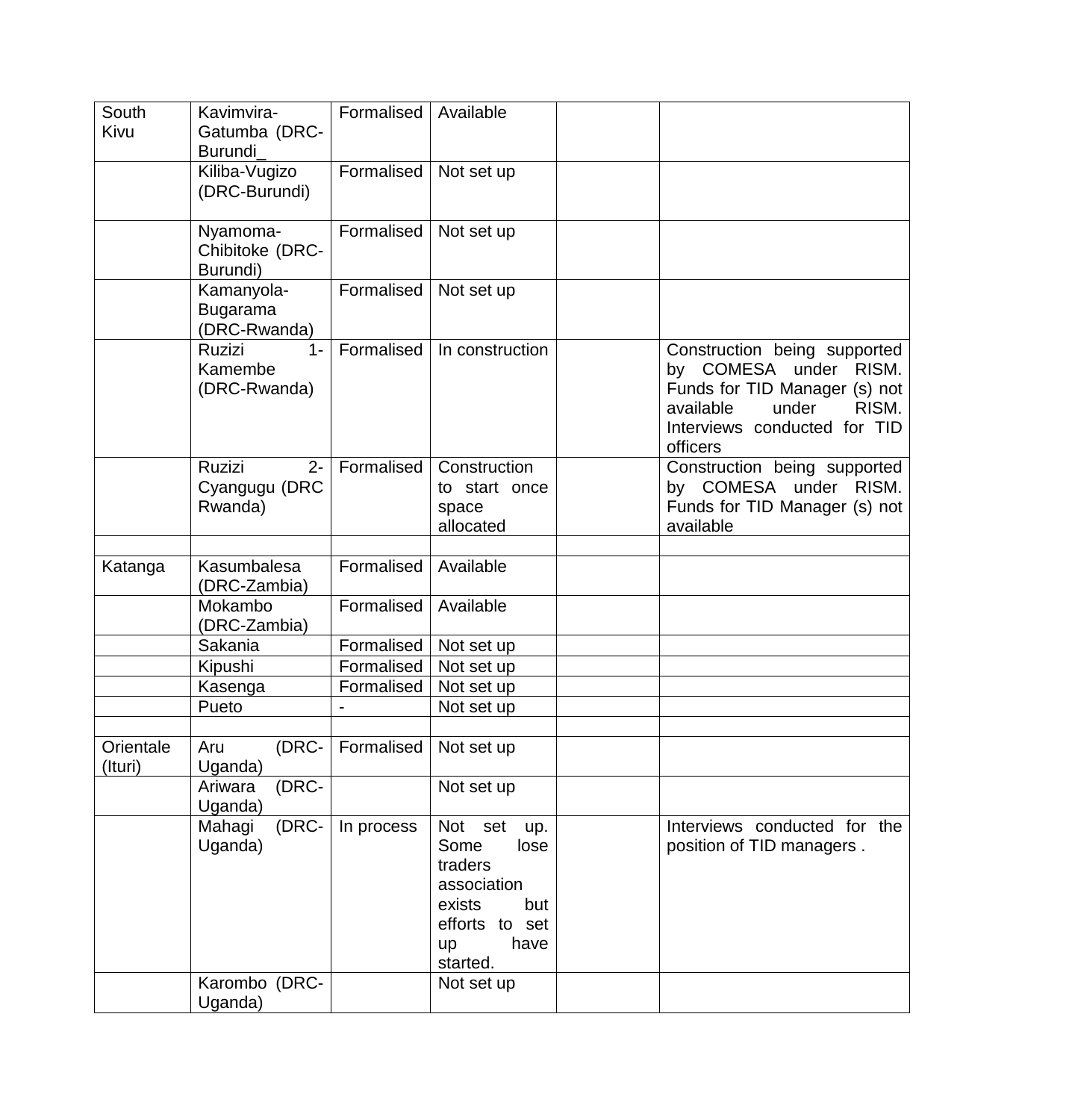| Tanganika | Kalemie | (DRC- | <b>Not</b> | Not set up |  |
|-----------|---------|-------|------------|------------|--|
|           | Zambia) |       | tormalised |            |  |

#### **III. SUPPORT UNDER THE GLTFP**

8. Under the WB supported programme only South and North Kivu are being supported. The STR national focal point therefore informed the mission that DRC will seek support through other partners to implement the components of the STR at other borders. He indicated that a UK organisation (ELINA) is interested in working with them to implement the STR .Under RISM Funds, the Government of DRC through the Ministry of Economy and Trade has submitted a project to support the implementation of the COMESA STR with neighboring countries including Rwanda, Burundi and Uganda. The total cost of the project is EUR 500,000. 76% (380,000) will come from RISM whilst 24% (120,000) will be the beneficiary's contribution.

#### 9. Identified gaps

- Ahead of implementation of the STR it is expected that without clear sensitization among the stakeholders, the implementation of the STR will not reap its full benefits especially for the DRC;
- Funding of some TIDs under TfP coming to an end

# **IV. RUSIZI DISTRICT**

The mission noted the that, the infrastructure is available at the border where the TID can be set-up and that one office is being used by MINICOM staff gathering data collection at the border. The TID Manager can work within the same premise as the MINICOM staffs, a proposal which was endorsed by the district authorities.

- 10. The mission recommends as follows;
	- *Extending the premise where the MINICOM staffs works to create additional space for the TID Manager but also for visitors in particular the small scale cross border traders with their goods.*
	- *Building public hygiene facilities nearby the border to accommodate the public at large in particular women as well as setting up a nursery to support women with children.*
	- *Equipping the TID with IT equipment and office furniture and solar panels*

# **Ruzizi I DRC**

- 11. The mission noted the following with regard to this output
	- The road leading to the border services is being upgraded and border services are to be relocated
	- The government has started building a TID with support from RISM; in addition the equipment has been acquired and will be in place once the structure is completed. However, funds are not available for the recruitment of TID Managers
	- There is space for the extension of TID facilities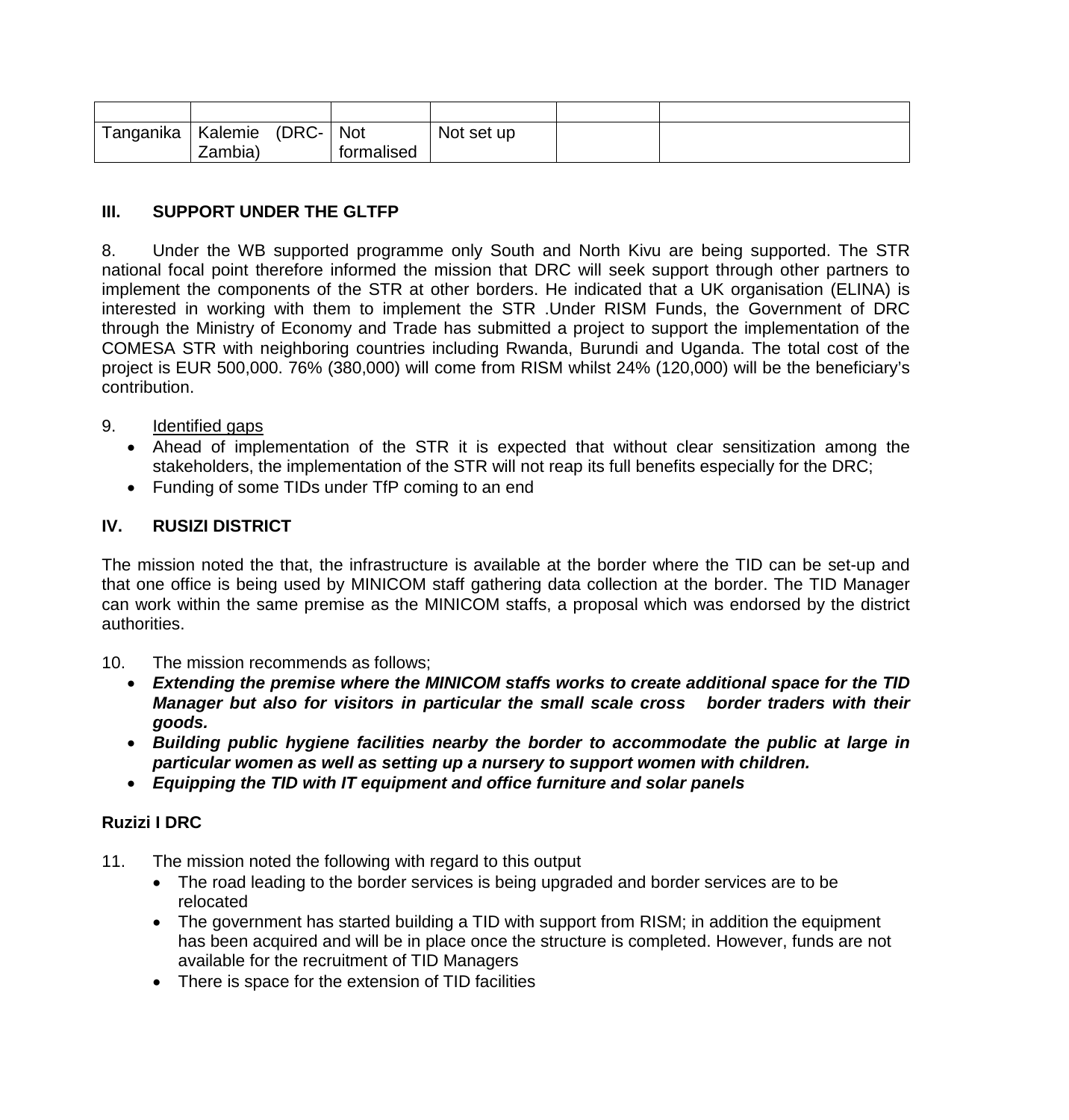- *12. The mission recommends as follows:* 
	- *To support the DRC government in recruiting TID managers*
	- *To complement the extension of the TID if required by either extending the office space or waiting area for small scale cross border traders*

# **V. RUBAVU DISTRICT**

- 13. The mission noted the following with regard to this output;
	- Following the relocation of border services, The TID is now located about 200 metres from border l
	- The furniture and IT equipment were provided in July 2010 during the opening of the TID and have not been replaced. The provided items have since become obsolete.

#### *14. The mission recommends as follows;*

- *The TID be located in the upcoming newly built cross border market which will be near the border services and was pleased to hear the TID has been allocated a space in the new structure. The market is being built with the support of TMEA.*
- *The TID be supported with new IT equipment and new office furniture including solar panels if possible depending on the market design*

# **VI. GOMA**

- 15. The mission noted the following with this output;
	- The DRC government with support from the World Bank has started clearing the border ''petite barriere'' to make way for new infrastructure. As a result, the TID was shifted to a different space near the border and will be shifted again during the next phase of the construction works.
	- The furniture and IT equipment were provided in July 2010 during the opening of the TID and have not been replaced

# *16. The mission recommends as follows*

- *The TID be located in the newly built cross border market which will be near the border*
- *The TID be supported with new IT equipment and new office furniture services*

# **VII. BUNAGANA DRC**

- 17. The mission noted the following with this output;
	- The TID is located nearby the border close to the border services making it easy to monitor the crossing of small scale cross border traders
	- The installed solar panels are currently out of service solar
	- The furniture and IT equipment were provided in March 2011 during the opening of the TID and have not been replaced

# *18. The mission recommends as follows*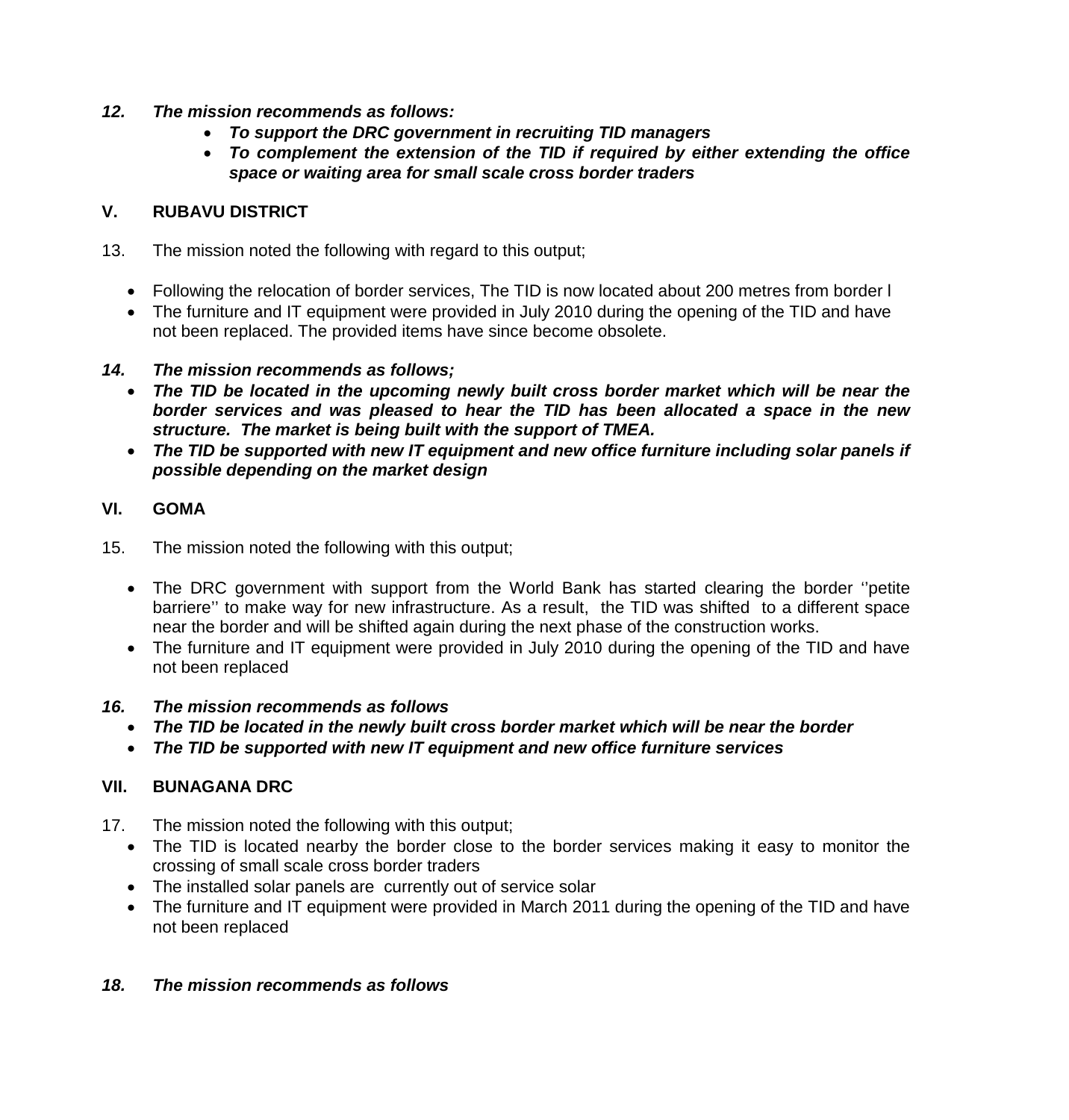- *That any modernisation plan for the border ensures the TID be located nearby the border. This will facilitate the monitoring of movements of goods and people under the STR*
- *The TID be supported with new IT equipment, office furniture and new solar panels*

# **VIII. KASINDI**

- 19. The mission noted the following with this output
	- The border services will soon shift to be closer to the crossing point. A new border administration block has already been built with the support of the USA government through IOM
	- Erratic power supply is a hindrance to the work of the border services and support with generators/installation of solar power will greatly help
	- The border lacks street lighting/flood lights to enhance security of small scale traders at night.
	- The road infrastructure, parking and corridor for small scale cross border traders will be upgraded with the support of the World Bank
	- Main commodities traded include maize flour, coffee, livestock (many goats), pigs, eggs, tomatoes, sugar, fish enter DRC from Uganda, Others include plastics. Palm oil a major export commodity from DRC to Uganda
	- To be stronger, the CBTA needs sensitization and how to reach out to far flung members
	- Storage/warehousing facilities across the border in Uganda are too expensive, products get spoilt due to lack of storage
	- Lack of capital by small scale traders
	- Harassment by Revenue Officers to pay taxes makes women cross border traders use informal routes , including crossing the river which exposes them to hazards, including sexual harassment by the men assisting them to cross the river
	- Due to little capital women cannot afford good sleeping places forcing them to sleep on pavements. They lose money/goods through theft by street children.
	- Need for an outreach programme by TIDO to reach more members
	- Need for a market for traders
	- Need for toilet facilities
	- Need for literacy training as most of the small scale traders are illiterate
	- Install power/ internet at TIDO office
	- Need for regular interaction between the two sister country Associations

# *20. The mission recommends as follows*

- *Solar panels which are more environmentally friendly and cost effective be procured to assist border personnel conduct their work*
- *The TID be relocated to a new space near the border, a letter should be sent to the coordinating ministry to assist*

# **IX. MAHAGI**

- 21. The mission noted the following with this output
	- The market for small scale traders is currently located about 3-4 Km from the Uganda border. Small scale traders trek this long distance to get to the market.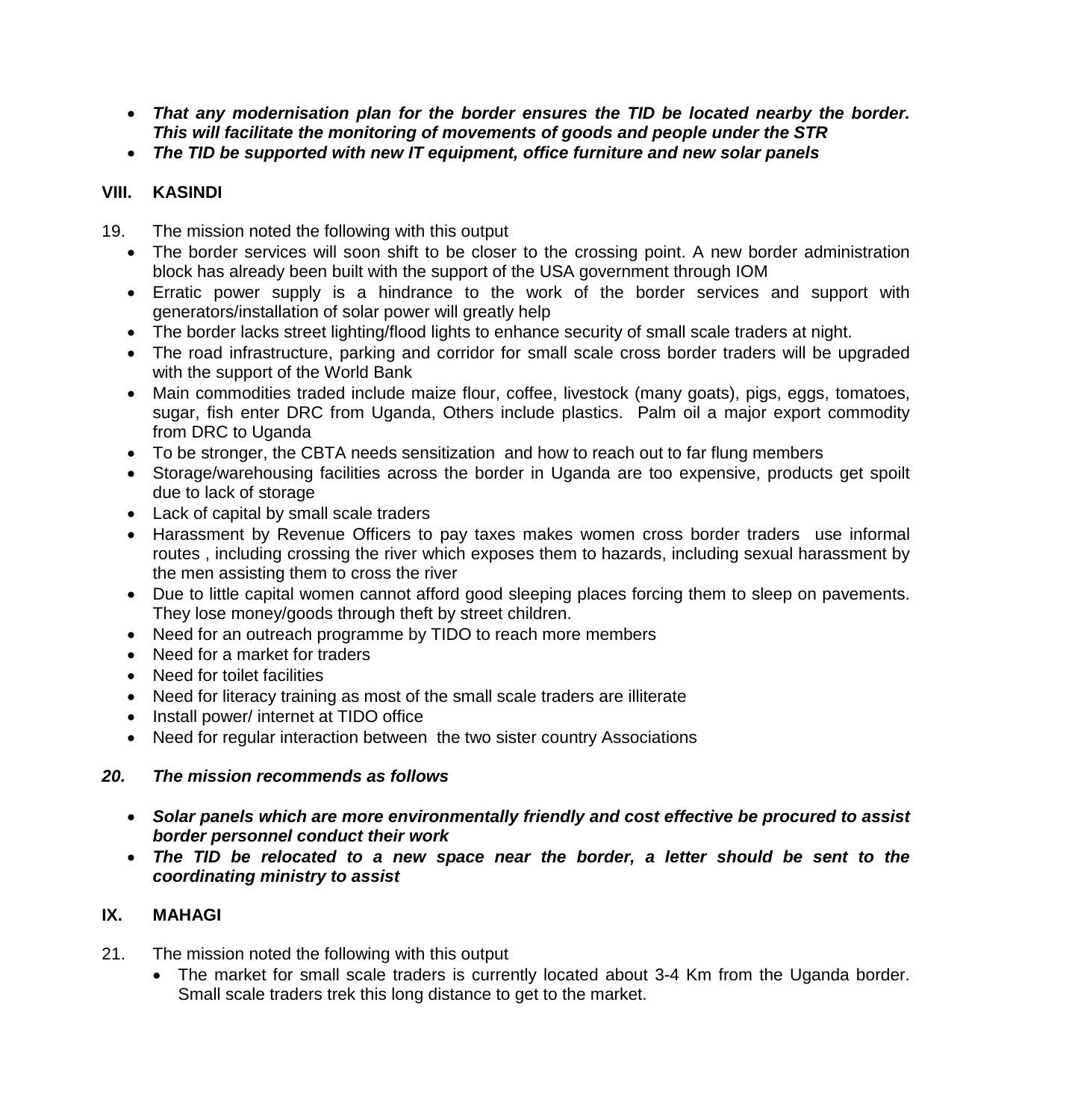- Border services are even very far *(about 17-18 KM from border point)* from the first entry point into DRC and this partly forces small scale traders to use informal crossing points which exposes them to many risks
- All borders services are to relocate closer to the crossing point. A building for customs has been done with the support of the WB. Other services will relocate once funds available. Assistance is particularly needed for purchase of equipment. Use of power generators is too expensive; installation of solar power would help a lot.
- The formalisation of the CBTA not yet complete
- All manufactured goods sold on the DRC side of the border are imported from Uganda whereas nearly all food commodities are exported to Uganda. These include sugar cane, beans, coffee, and potatoes.
- Improved Border market is to be constructed through the GLTFP. Site has been identified where current market is located. However, this is considerably far from the border point.
- Infrastructure is currently a major hindrance to cross border trade and intervention by the World Bank will greatly improve the trade environment; moving goods mostly by motorbike across the long distance between borders is costly to small scale traders
- The mission also noted that there is considerably low trade activities witnessed at this border point by small scale cross border, except on the market days.

#### *22. The mission recommends as follows*

- *Support governments' efforts to relocate the remaining border services*
- *Have the TID established near the crossing point*
- *Provide funding for the improvement of the road, this will contribute to further trade facilitation*

| N <sub>0</sub>  | <b>Border</b>      | <b>Existing</b><br><b>TIDs</b><br>under<br><b>KFW</b><br>payroll | <b>TIDs phasing</b><br>out from<br><b>KFW payroll</b><br>(effective<br>from<br>January<br>2017 | <b>Number</b><br>of TIDOs<br>to be<br>recruited<br>under the<br><b>GLTF</b><br>project | <b>Number</b><br>of TIDOs<br>to<br>continue<br>or be<br>recruited<br>under<br><b>KFW</b><br>payroll | <b>Total Number of TIDOs</b><br>to be in the desk |
|-----------------|--------------------|------------------------------------------------------------------|------------------------------------------------------------------------------------------------|----------------------------------------------------------------------------------------|-----------------------------------------------------------------------------------------------------|---------------------------------------------------|
| 1               | <b>Bukavu /DRC</b> | $\overline{0}$                                                   |                                                                                                | $\overline{2}$                                                                         | 0                                                                                                   | $\overline{2}$                                    |
| $\overline{2}$  | Rusizi/Rwanda      | $\mathbf 0$                                                      |                                                                                                | 2                                                                                      | 0                                                                                                   | 2                                                 |
| 3               | Goma/DRC           |                                                                  |                                                                                                | 2                                                                                      |                                                                                                     | 3                                                 |
| $\overline{4}$  | Rubavu/Rwanda      |                                                                  |                                                                                                | 2                                                                                      | 0                                                                                                   | $\overline{2}$                                    |
| 5               | Bunagana DRC       |                                                                  |                                                                                                | 2                                                                                      |                                                                                                     | 3                                                 |
| $6\phantom{1}6$ | Bunagana Uganda    |                                                                  |                                                                                                | 2                                                                                      |                                                                                                     | 3                                                 |
|                 | Kasindi/DRC        |                                                                  |                                                                                                | 2                                                                                      | 0                                                                                                   | $\overline{2}$                                    |
| 8               | Mpondwe/Uganda     |                                                                  |                                                                                                | 2                                                                                      | 0                                                                                                   | 2                                                 |

#### **Annex 1: Current Status of TIDs**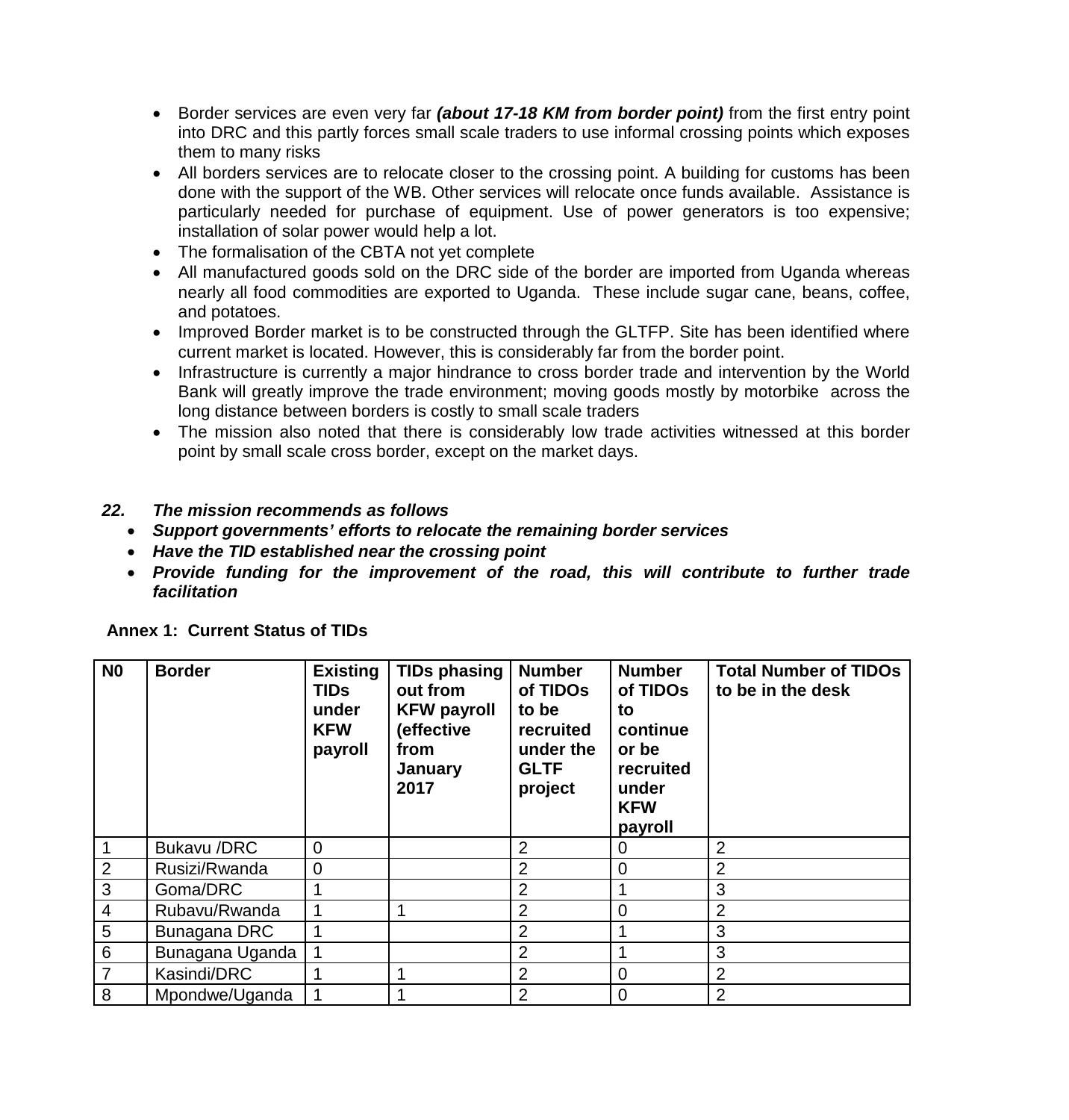|       | Mahaqi/DRC   |  |          |    |
|-------|--------------|--|----------|----|
| 10    | Goli/Uganda  |  |          |    |
|       | Nkora/Rwanda |  |          |    |
| Total |              |  | ററ<br>∠∪ | 24 |

# *Recommendation*

*23. The GLTFP recruits 2 TIDOs in each of the 10 Project borders. Where it plans to have infrastructure KFW will continue to pay the 3rd TIDOs. The TIDOs supported by KFW will have slight different TORs as they will be requested to collect M&E data related to the markets to be constructed*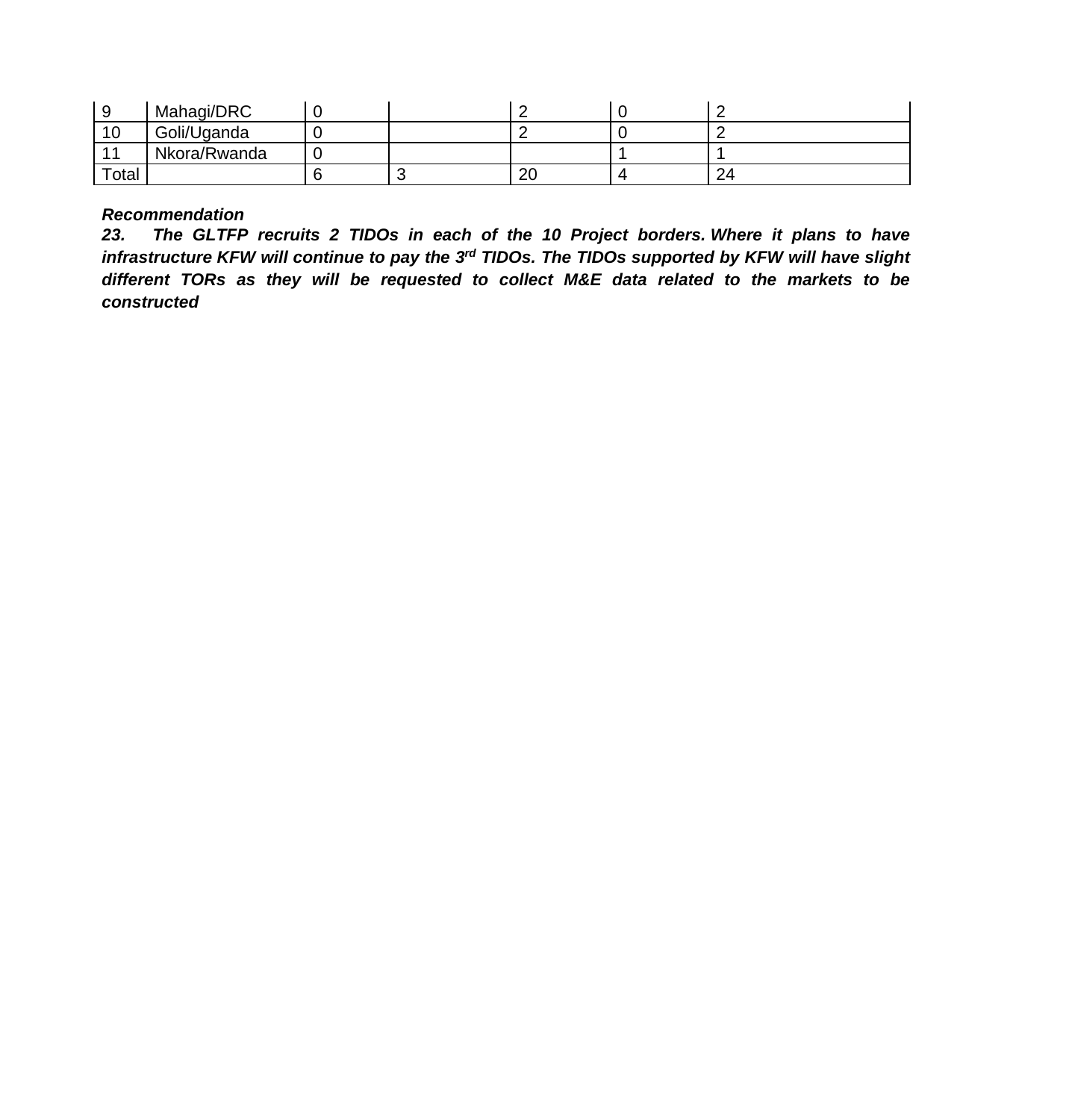# **ANNEX 2 TERMS OF REFERENCE FOR TIDS**

#### **MAIN TASKS:**

- a) Work with the COMESA Governance, Peace and Security team, notably the Trading for Peace (TfP) programme team to undertake all the aspect covering the proper management of the TID.
- b) Work in close collaboration with the programme stakeholders, mainly the National Focal Point from the Ministry of Trade , Industry and Cooperatives, border services, local authorities and legally recognized Cross-border Traders Associations or cooperatives that support small scale trade facilitation
- c) Assist small scale cross-border traders by:
	- **Providing them with trade related information for them to conduct their business better;**
	- Providing secretarial or administrative services to traders as well as members of the general public in terms of printing, photocopying, scanning and emailing at an agreed fee.
	- Availing to the public in general, and small scale cross-borders in particular, relevant documentation on COMESA or other partner's activities;
	- Guiding or acting if requested as an intermediary for all misunderstandings, disagreements and all forms of conflict or harassment involving cross border traders in their quest to export or import commodities/products
- d) To collect on regular basis data related to the project M&E system including information related to the usage and impact of constructed cross-border infrastructures;
- e) To collect information and data/statistics on the movement of cross-border traders and the volume of transacted goods on a regular basis in a professional manner in collaboration with the Immigration officers , the Revenue Authority and the other National Services at the border;
- f) To regularly collect data on the availability and prices of goods at local markets around the border in collaboration with the Revenue Authority and other key stakeholders
- g) Assist in the implementation of the Simplified Trade Regime (STR);
- h) Write weekly, monthly , quarterly and annual reports to the COMESA Trading for Peace Coordinator on the Desk's activities and give copy to the Notional Focal Point from the Ministry in charge of Trade & Industry;
- i) Work in close collaboration with the national and local CBTAs or Cooperatives , Government services and other partners to sensitize small scale cross-border traders on various topics including HIV/AIDS, STR, SPS issues, sexual violence and the importance of using the formal route when crossing the border;
- j) Keep a clear record on all information/data collected in electronic and hard copy version;
- k) Keep an accurate record of the account book including daily income (from the photocopier) and expenses and submit quarterly financial report to the Trading for Peace Coordinator with copy to the Trading for Peace Project Assistant.
- l) Collaborate and network with other Trade Information Desks and relevant services at the border to provide better, accurate information to the traders on the availability and prices of goods on markets in the region;
- m) Maintain a good relationship with all services on both sides of the border;
- n) Assist in the preparation of each TfP mission and any other activities undertaken by COMESA personnel at the border;
- o) Ensure that the opening hours of the TID are from 08:00 17:30 Monday to Friday.